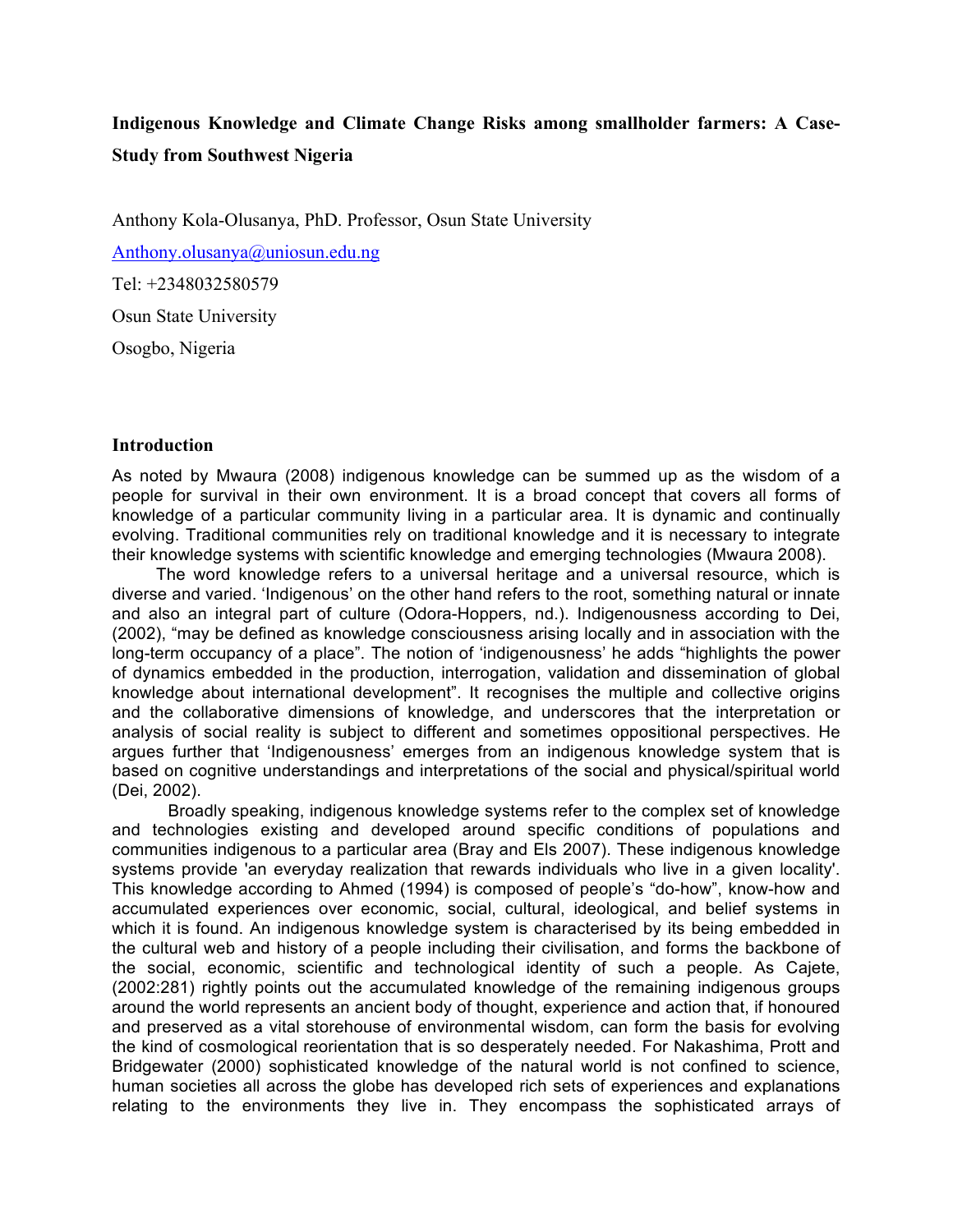information, understandings and interpretations that guide human societies around the globe in their innumerable interactions with the natural milieu: in agriculture and animal husbandry; hunting, fishing and gathering; struggles against disease and injury; naming and explanation of natural phenomena; and strategies to cope with fluctuating environments (Nakashima, Prott, and Bridgewater, 2000:12).

Meanwhile since the 1970s concern about the consequences of climate change on the global world (Shah, Fischer, and van Velthuizen 2008, Nellemann et al. 2009, Jennings and Magrath 2009) and the entire human race has continued to be subject of many studies and many position papers (Agrawala and Crick 2009, Gössling, Hall, and Scott 2009, IPCC 2007, Kok et al. 2008). According to Henry (2000) climate change is the result of consistent release of greenhouse gases such as carbon dioxide into the atmosphere thereby causing increasing in the naturally occurring greenhouse effect and ultimately leading to a warmer Earth. Climate change is the result of global warming which is responsible for global changes in climate with severe manifestations in form more frequent storms and flood, crop failures, droughts among others.

There is growing evidence that, as a result of global climate change some of the most severe weather events could become frequent in Africa. At the same time, concerns regarding the reality of climate on the indigenous peoples of sub-Saharan Africa and continued impacts has continued to pose great threat to the African indigenous peoples' livelihoods. While climate change is a global phenomenon, its negative impacts are more severely felt by poor people, poor countries as well as poor and low-income communities around the world. These are more vulnerable because of their high dependence on natural resources, and their limited capacity to cope with climate variability and extremes (Ardenne-van der Hoeven et. al. n.d). For Rayner and Malone, (2001) those in poverty have a higher chance of experiencing the ill-effects of climate change more dramatically due to increased exposure and vulnerability. Also, a lack of capacity available for coping with environmental change is experienced in lower-income and indigenous communities (Smit et al. 1999). Since indigenous peoples values revolves around the concept of territory, it therefore suggests that climate change impacts would be higher on them and their communities. This because indigenous peoples' conceptualization of territory is completely different from the 'western' notion of land; territory embodies a collective, spiritual, and sacred space, independent with nature (Stetson 2012). Crucially, these territories are the main source of indigenous existence, producing food, water and medicine. To illustrate these connections, this main of this study is to examine indigenous knowledge and climate change risks among smallholder farmers (especially from Southwest Nigeria).

### *Impacts of the Changing Climate in Sub-Saharan Africa*

Because climate change is one of the most significant problems facing the human species in the 21<sup>st</sup> century (O'Brien and Leichenko 2000), it is a key development challenge (Kok et al. 2008, IPCC 2007, Gössling, Hall, and Scott 2009), especially for those still living out the consequences of structural adjustment programs and crippling international debt as they struggle to reproduce the material conditions of daily living for their family. Despite a vocal denial industry, the world's climate is widely understood by experts to be changing at rates that are unprecedented in human history (cf. Thornton et al. (2008). Estimates vary widely, but AR4 (2007b: 30) indicates that if emission of greenhouse gases is not curtailed, the earth's temperature will rise between 1 and 4 degrees centigrade over the course of the  $21<sup>st</sup>$  century. Without doubt, these changes will evidently have enormous and multiple implications for humankind (Agrawala and Crick 2009). Presenting a social dimension to the global climate change discourse, UNDP (2008) predicts that the impacts of climate change could, by 2080, push another 600 million people into malnutrition and increase the number of people facing water scarcity by 1.8 billion. Climate change accordingly poses an extremely urgent threat to agriculture and food security, particularly in the poor, agriculture-based countries of sub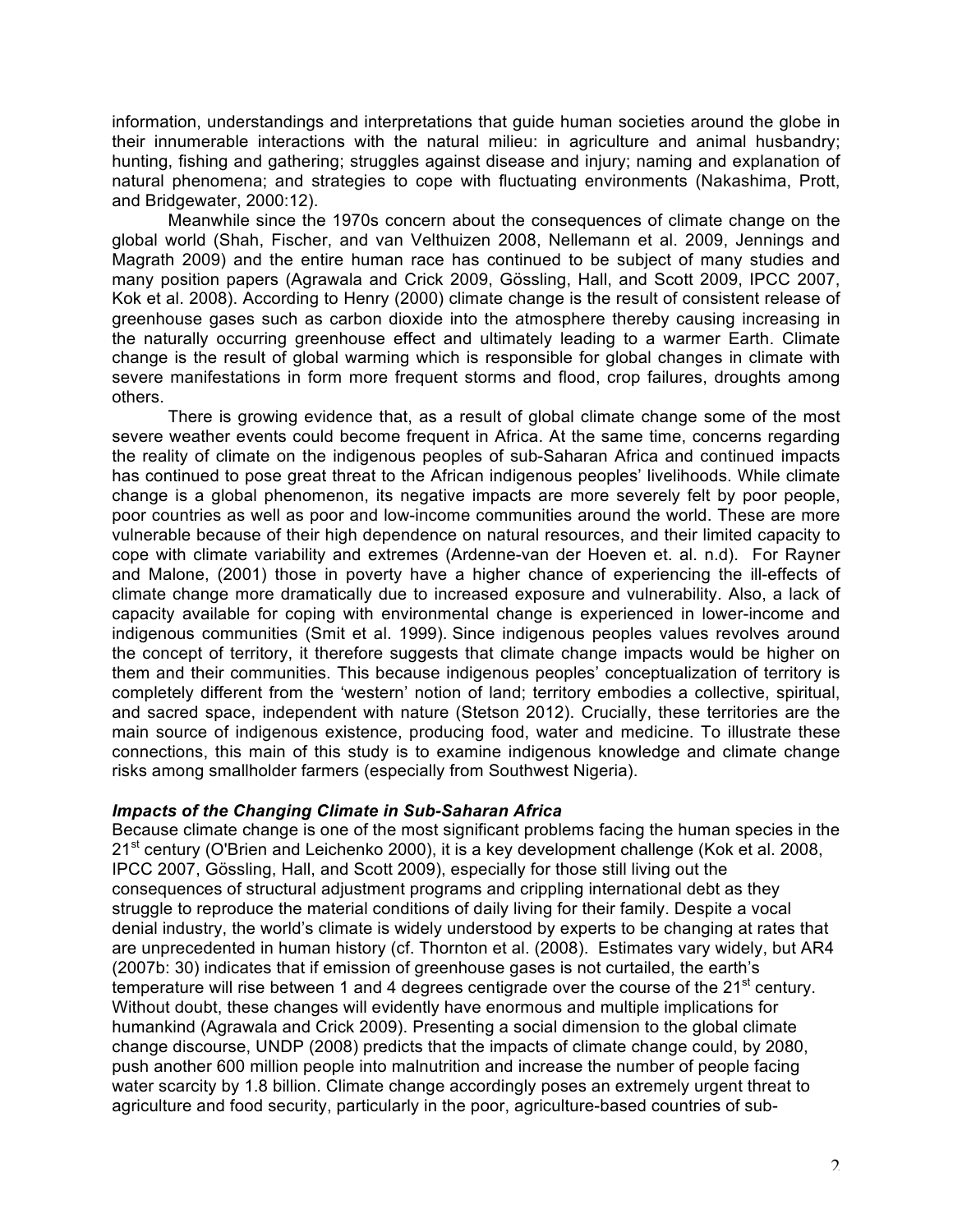Saharan African countries, because of their low capacity to cope with the problem (Nellemann et al. 2009, Shah, Fischer, and van Velthuizen 2008).

Parry, Evans, Rosegrant and Wheeler (2009) in a World Food Programme Report entitled "*Fighting Hunger Worldwide*" predicted that by 2050, the number of people at risk of hunger as a result of climate change is expected to increase by 10 to 20 percent more than would be expected without climate change; and the number of malnourished children is expected to increase by 24 million that is, 21 percent more than without climate change (Parry et al. 2009).

Many of Africa's major economic sectors (e.g. agriculture, forestry, fisheries, tourism, construction, etc.) are sensitive in various ways to weather and climate conditions and large portions of the continent's population are involved, to varying degrees, in subsistence livelihoods making them highly vulnerable to climate and other environmental changes. The climate community has long articulated the maximum 2º C target (that is, an average temperature increase of no more than 2 degree Celsius over pre-industrial levels) as the safe threshold beyond which irreversible, costly and even catastrophic change becomes likely (Vohland, Lucht, and Lotze-Campen 2007). This temperature target implies stabilizing carbon concentration at 450 parts per million  $CO<sub>2</sub>$ , which in turn means drastic reductions in global carbon emissions.

While impact on climate change on the Climate change is already a reality in sub-Saharan Africa, where impacts are increasingly widespread, and include decreased river flow, spread of vector-borne diseases, and decreased crop yields. The last decade has witnessed prolonged and intensified droughts in eastern Africa; unprecedented floods in western Africa; depletion of rain forests in equatorial Africa; and an increase in ocean acidity around Africa's southern coast (Besada and Sewankambo 2009, Lisk 2009). Vastly altered weather patterns and climate extremes threaten agricultural production and food security, health, water and energy security, which in turn undermine Africa's ability to grow and develop (Lisk 2009), and thus threaten the typical approaches of business-as-usual poverty reduction programs. Ghana's second Poverty Reduction Strategy, GPRS II (2006-09), for example, aimed at establishing Ghana as a middle-income country on the basis of agriculture. Yet its section on challenges to this plan failed even to mention climate change (GPRS II). Droughts and floods are particularly of concern in Africa, where agriculture provides a livelihood for about three-quarters of the population and is mainly rain-fed.

### **Method**

The main technique employed for data gathering in this study was interview. I chose an interview method that was unstructured, informal, in-depth and open-ended (Clarke 2002) to encourage participants to freely express themselves as well as help me in facilitating my conversation with the participants. The interview was conducted between late April and May 2014. In all, a total of 17 interviews were conducted with 2 focus group meetings with the participants took place in their houses and on their farms or locations such as an elder's residence. To protect participants' identity and ensure anonymity, I deleted all names and assigned pseudonyms known only to myself.

In setting up the interviews, I was particularly moved by the understanding of all the participants, with regards to welcoming me into their homes and farms. From the point of agreeing to participate in the study up till the interview, I also got the sense that the participants were impressed with the focus of my study, perhaps because my research's placed premium of indigenous knowledge as an important core in the protection of the future of our planet and humanity. Questions asked focused on how indigenous farmers (men and women) explain, interpret and cope with climate change, indigenous practices in relation to their lifestyle and adaptation processes regarding climate change. In order to able to ask follow-up questions and tell it like it is, I followed (Hollway and Jefferson 2000) principle of using respondents' ordering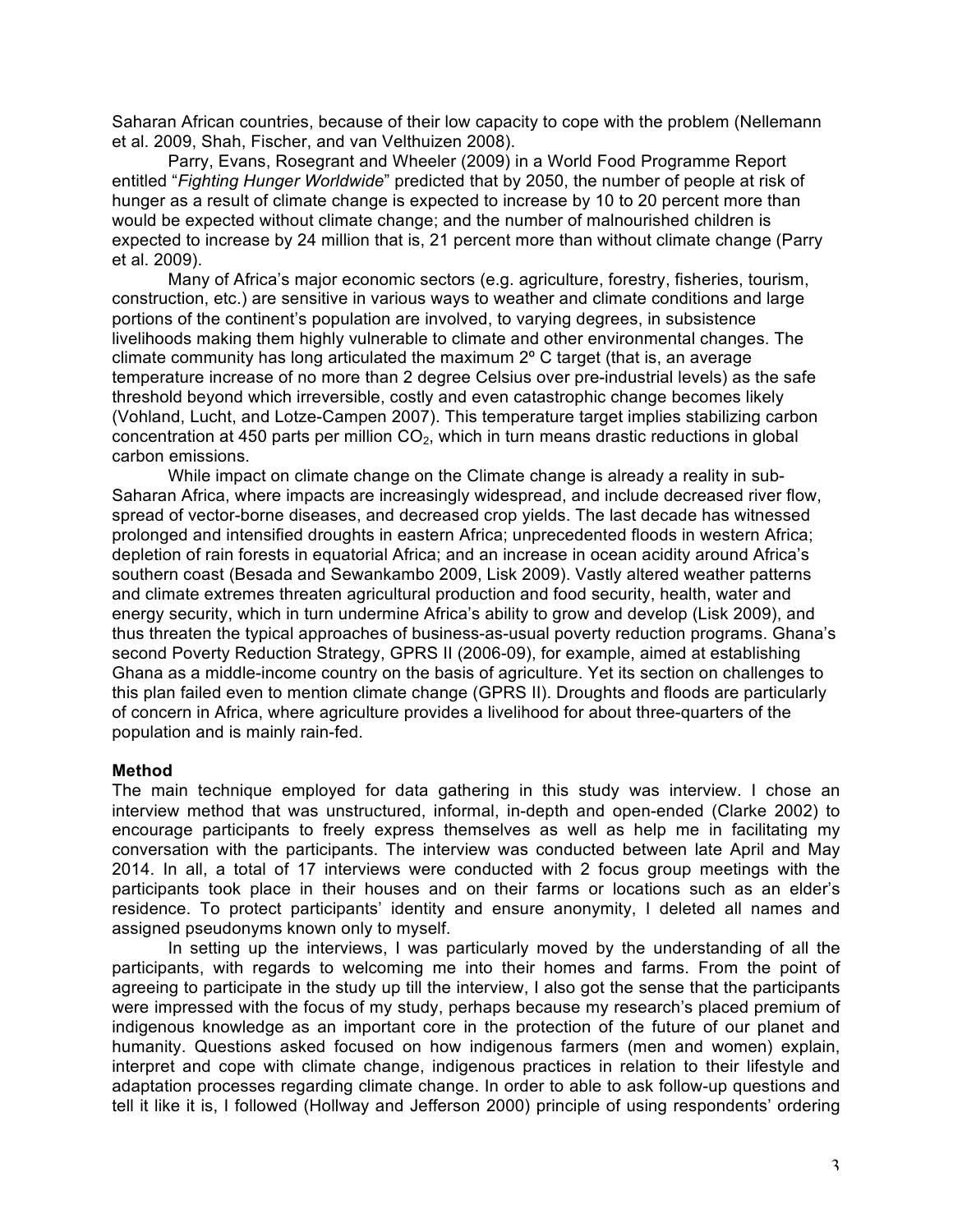and phrasing. This principle involves the interviewer carefully listening and noting the words and phrases used by interviewees, without offering our own interpretations (Clarke 2002).

## **Results**

The patterns of the participants'' narrative followed the ordering of the question asked. The pattern of their narratives revealed four major patterns or strands of discourse.

## **Explanation and interpretations of climate change**

Whilst participants appears or present themselves as ignorant of the phenomenon of climate change at the outset of the interview, their responses demonstrates the contrary. Perhaps what is responsible for this is because their understanding of weather or climatic issues is not limited to just a phenomenon like climate change. What is clear though is that their indigenous understanding of weather and climate is rooted in their indigenousness and traditional ecological knowledge and interpretations. Virtually all the participants explained that the weather has changed and that it is not like it used to be in the days of their ancestors. I observed further that in some way all the farmers interviewed believe that the changing weather and variations is linked to the alterations of the seasons and by implication reduced rainfall, which can be connected to reduced harvest. For instance, most of the responses, I discovered reflect the commonly held views of the participants regarding changing climate. For instance, (notes from the interviews)

*A male named kukoyi aged 50, who is a palm tree farmer when discussing the issue of alterations of season and reduced rainfall, said that "rain doesn't fall as much these days, it used to be much more than we have now previously. Although, palm tree does not require as much rain still it requires some watering the palm for hydration and good palm kernel yield and harvest".*

*"Another old farmer identified simply as Memudu in his 70s, in his response pointed out that he observed that the sun more intense these days, thereby the days hotter than normal when compared to when he was young, also noted that yield has reduced drastically in the present days. He did not fail to connect the incidence heat, reduced and yield from the palm kernel yield."*

The above comments are typical of other responses during the interview. Meanwhile, in another instance, climate change explanations are presented in relation to weather and not climate.

*A woman identified as Ramat when asked to explain whether the low yield is connected to infrequent and reduced rainfall. She responded the "land is dying and this why our palm trees are not bringing fruits like it used to before but she didn't seem to see any correlation with the reduced rainfall".*

*Bushiratu, an indigenous woman who is into palm oil making believed that inconsistent rain and hotter weather is responsible for low yield in palm kernel per*  farm and this is responsible for the low production which she presently *experiences.*

The patterns of response in the section speak to what scientific terminology for climate change is being too up there beyond the consciousness indigenous communities. In order word, people may understand climate change from annual weather variations and not from climate itself.

## **Coping with the Risks associated with climate change**

The views that the risks associated with climate-induced changes and weather variations could be dangerous and severe are closely related to how the local populations interpret or explain the climate change phenomenon. Risks associated with climate change are therefore not alien to the smallholder farmer visited that participated in the study. For example, risk such as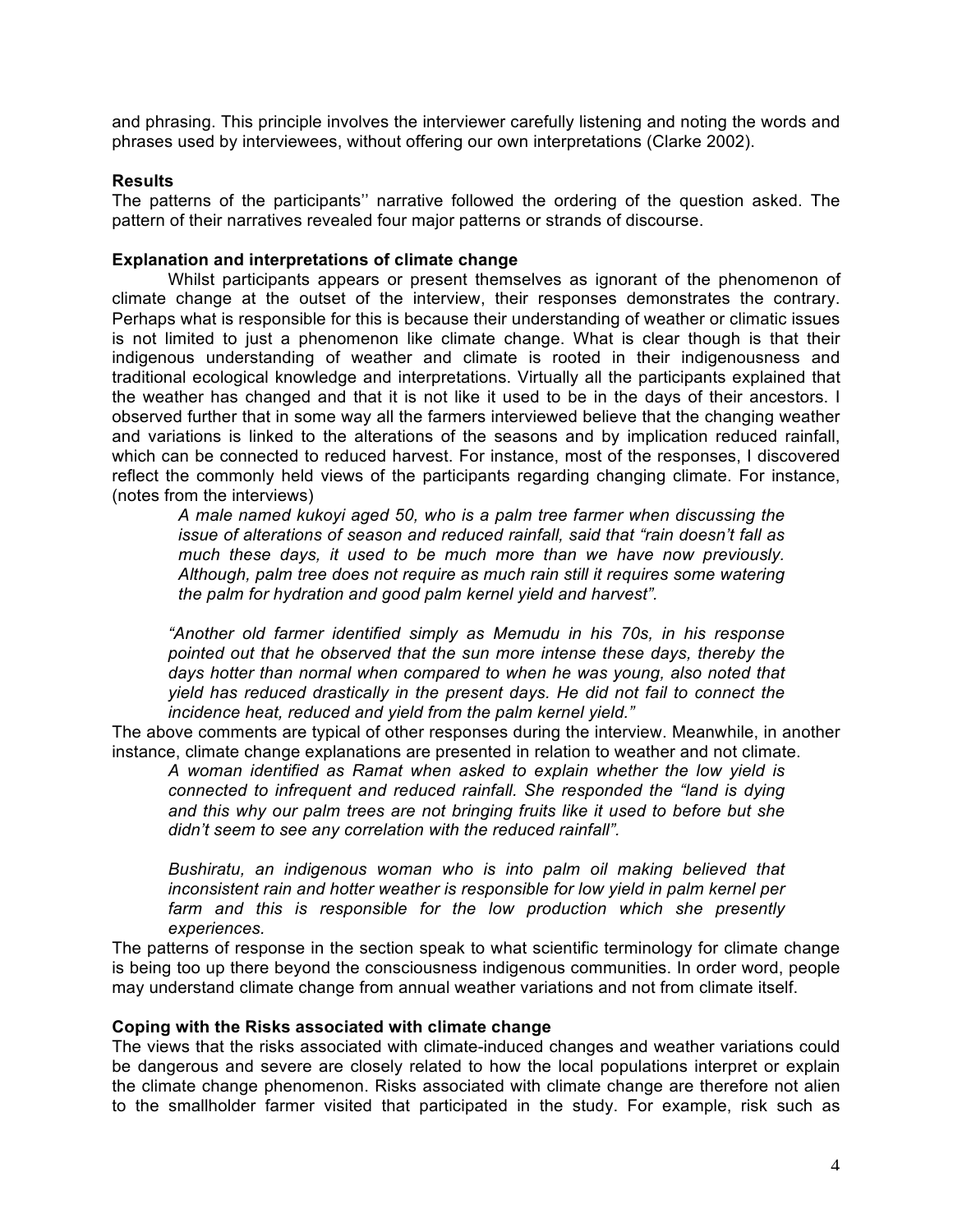droughts and violent storms, torrential rains and flooding, topsoil, high temperature are known risks common to the farming community. Response to all these myriads of climate stress will require adapting via physiological, behavioural, and cultural and indigenous technological responses.

Mathew Hunjonu a male farmer aged 60 explained *"in the beginning we used to lose so much as result of flooding which used to wash off farms and damage our crops. But now we have learnt to apply knowledge from our historical past because we believe that the present weather scenario is not new. It must have been experienced by our fore fathers in their time"*

Another farmer Isola I his 50s, during one of the two focus group meetings said, because severe rainfall and violent storms, "*I have learnt to make ridges on my*  farm to control the impact of erosion and run-offs. In addition, I now plant in *between tall trees that serve as windbreaker and erosion control because the tap root of the trees help to hold the soil together"*

*Alimatu, a widow tomato farmer and mother of three in her early 40s admitted she used to think that the problem will fade away until she realised that she need to device other methods of protecting her from the scorching occasioned by the periods of very high temperature. She explained that since then her realization she has been placing dry grasses and twigs tents over her tomatoes. Although she adds that the situation means she has to do double the work she used to do on her farm.*

*Shehu, a vegetable farmer in his early forties, explained, "my farms are always waterlogged during rainy season and since vegetables don't like too much water I used to lose my farm to water. But now I have crated troughs and thorough paths on vegetable farm, as I have been to reduce drastically my net loss. In the dry season, my vegetable farm depends on water from man-made pond I built on my farm. This has been my survival strategy"*

### **Discussion and Conclusions**

This research examined smallholder farmers' narratives about climate change. There is no doubt there are a number of limitations to this study. Most importantly, the samples used are selected from small local community and not representatives of local population in southwest Nigeria. Another limitation is that data collected was limited to short period of about four weekfive weeks. The third limitation of this kind of study lies in its subjectivity which is not strange to studies of this nature as Gould (1986) pointed out; subjectivity in research of this type is unavoidable. These limitations, does not however remove the merit of the findings in this study.

Within the focus of the study, there were two patterns that emerged from this ethnographic work. First is that indigenous people of the local community are not informed about the scientific discussions and policies regarding climate change. This can be seen in their narratives given the consistent discussion of weather. Whilst this is obvious, one fact remains that their explanations are grounded in discourse of climate change. My findings indicate a general low-level understanding of the climate change phenomenon but this low-level understanding can be improved if information is made available to available to those farmers who are more susceptible to impacts of climate change so they can be clearly aware about details of climate change. In relation to coping with the risks of climate change it is very obvious that the farmers have, however, developed a wide-range of reactive management strategies to manage climate risks.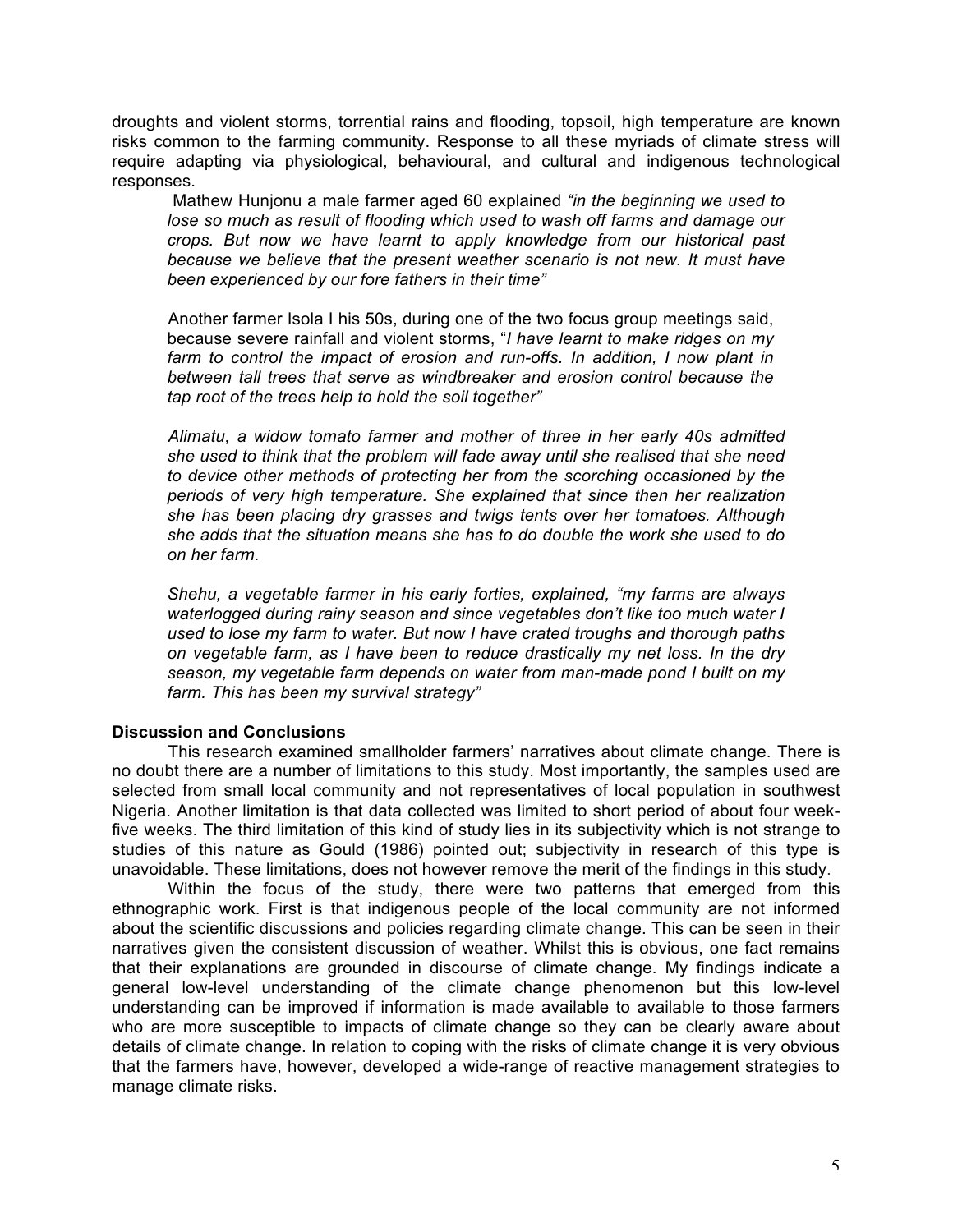While these have potential to address future climate-related risks and opportunities, there are limits to adaptation, and an increase in the frequency of extreme events may exceed their adaptive capacities. Considering the fact that, future frequency and intensity of extreme events is expected to change as both climatic means and variability change(IPCC 2001).

Another fact that emerged from this study shows that farmers are also generally not unaware and/or unconcerned about climate change, which could constrain opportunities to adopt long-term climate change adaptations. While the farmers believe they have been able to cope with climatic risks there is the likelihood of increases to the risk in form of large-scale flooding and loss of topsoil due to erosion as well as heat waves and droughts which are all capable of increasing the risk of losses of crop yield and forage quality (Fuhrer et al. 2006). A risk that was not identified by the participants in their narratives is health-induced risk impacts on agriculture. According to (Bezabih, Chambera, and Stage 2011) one potential consequence of climate change is a change in the distribution and incidence of malaria, which in many tropical countries remains a major cause of illness and death and it important to note that many of the prevalent human diseases are linked to climatic fluctuations(Martens et al. 1995).

In concluding section, this paper identifies a couple options for promoting peace-building and international understanding among indigenous peoples of Africa.

- Little and ineffective interactions between stakeholders and indigenous peoples in decision making process. It is apparent that there is insufficient knowledge management of the concerns of the indigenous peoples especially in relation to helping them to share and apply information. More research is needed towards leading a more supporting role in knowledge sharing between dominant culture and indigenous communities
- Researchers should explore more researches into the problems of indigenous peoples and their communities. This research outputs no doubt will add value to policy and decision-making in manners that will engender a greater understanding with and among the indigenous communities about the topical environmental issues, as it affects their livelihood and sustainability of their environment.

## **Bibliography**

- Agrawala, Shardul, and Florence Crick. 2009. "Climate change and development: Time to adapt." In *Rethinking development in a carbon-constrained world: Development cooperation and climate change*, edited by Eija Palosuo, 26-40. Oy, Finland: Erweko Painotuote.
- Ahmed, M. M. . 1994. *Indigenous Knowledge for Sustainable Development in the Sudan*. Khartoum, Sudan: Institute of African & Asian Studies, Univ. of Khartoum.
- Besada, Hany, and Nelson K. Sewankambo. 2009. Climate Change in Africa: Adaptation, Mitigation and Governance Challenges. Waterloo, Canada: The Centre for International Governance Innovation (CIGI).
- Bezabih, M. , M. Chambera, and J. Stage. 2011. "Climate change and total factor productivity in the Tanzania economy." *Climate Policy* 11 (6):1289-1302.
- Bray, R.J.C., and G. Els. 2007. "Unpacking 'ethno-finance': an introduction to indigenous 'financial' knowledge systems." *South African Journal of Information Management* 9  $(1):1-10.$
- Clarke, Simon. 2002. "Learning from experience: psycho-social research methods in the social sciences." *Qualitative Research* 2 (2):173-194.
- Fuhrer, J., M. Beniston, A. Fischlin, Ch. Frei, S. Goyette, K. Jasper, and Ch. Pfister. 2006. "Climate risks and their impact on agriculture and forests in Switzerland." *Climate Variability, Predictability and Climate Risks*:79-102.
- Gössling, C.S., Michael Hall, and Daniel Scott. 2009. "The challenges of tourism as a development strategy in aneEra of global climate change." In *Rethinking development in*